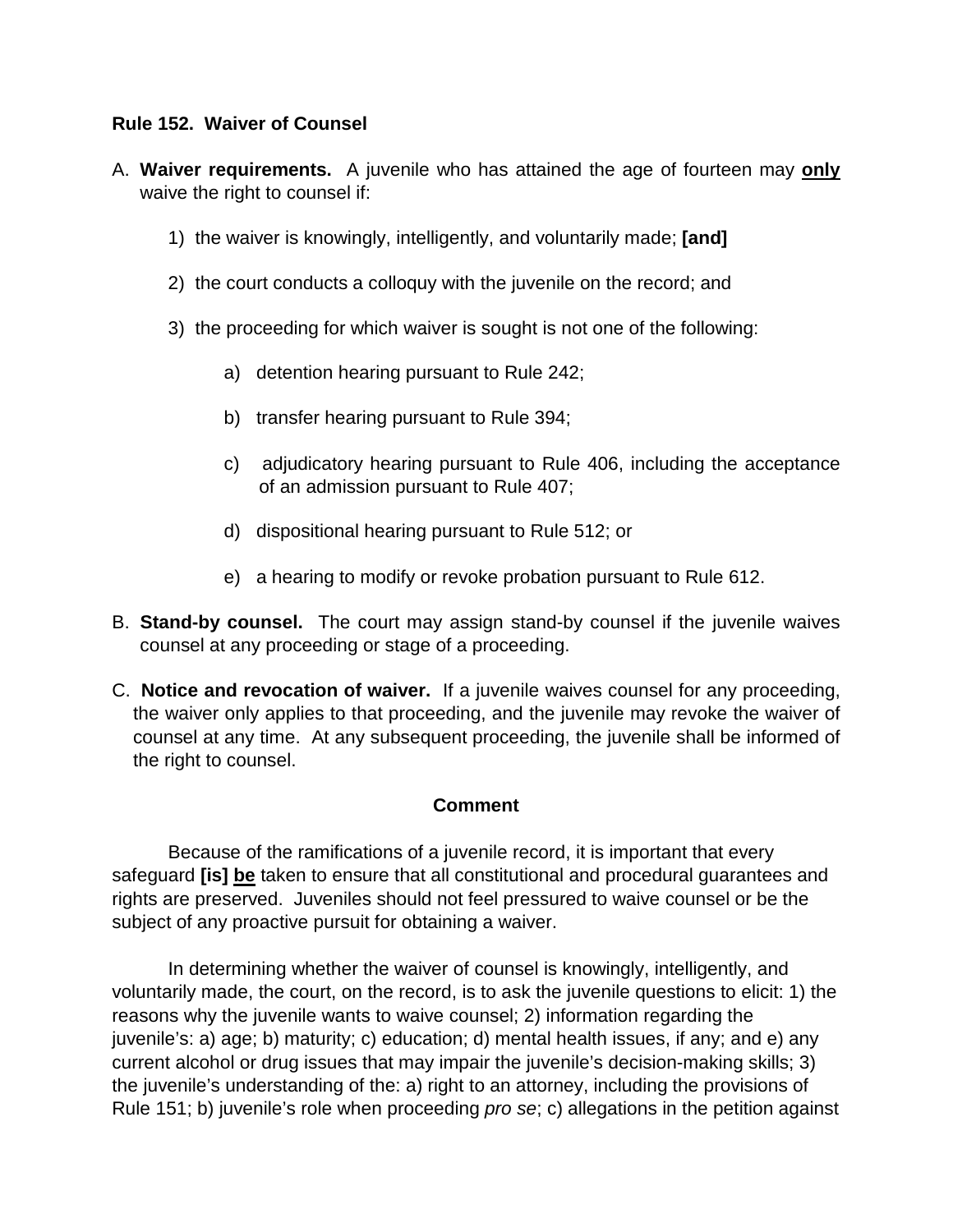the juvenile; **and** d) possible consequences if the juvenile is found delinquent; 4) whether the juvenile consulted with the juvenile's guardian; and 5) whether the juvenile consulted with an attorney.

 If it is determined that the juvenile has not knowingly, intelligently, and voluntarily waived counsel, the court immediately is to appoint counsel for the juvenile. If it is determined that the juvenile has made a knowing, intelligent and voluntary waiver, the court may appoint stand-by counsel for all proceedings.

 This rule is not meant to preclude the guardian's presence at any hearing. Indeed, the presence and active participation of a guardian should be welcomed. During the colloquy**,** which is the subject of this rule, the court should feel free to elicit information from the guardian. As provided in Rule 131 and the Juvenile Act, 42 Pa.C.S. § § 6310, 6335(b), and 6336.1, the court can order the guardian's presence if the court determines that it is in the best interest of the juvenile. When conducting the colloquy, the court should also keep in mind the age, maturity, intelligence, and mental condition of the juvenile, as well as the experience of the juvenile, the juvenile's ability to comprehend, the guardian's presence and consent, and the juvenile's prior record.

 This rule requires the juvenile to waive the right to counsel. A guardian may not waive the juvenile's right to counsel. To implement this rule, Rule 800 suspends 42 Pa.C.S. § 6337 only to the extent that the right to waiver of counsel belongs to the juvenile and the guardian may not waive the right for the juvenile.

 Additionally, Rule 150(B) provides that once an appearance is entered or the court assigns counsel, counsel is to represent the juvenile until final judgment, including any proceeding upon direct appeal and dispositional review, unless permitted to withdraw. *See* Pa.R.J.C.P. 150(B).

## **[Notwithstanding the provisions of paragraph (A)(3), a juvenile fourteen years of age or older may make or file a motion pursuant to Rule 344(E) for alternative relief, for example, when the juvenile subscribes to a protected formal belief system which prohibits attorney representation.]**

 Pursuant to paragraph (C), if waiver of counsel is revoked, the court is to appoint counsel before proceeding.

**Official Note:** Rule 152 adopted April 1, 2005, effective October 1, 2005. Amended January 11, 2012, effective March 1, 2012. **Amended \_\_ \_\_, 2016, effective \_\_ \_\_, 2016.**